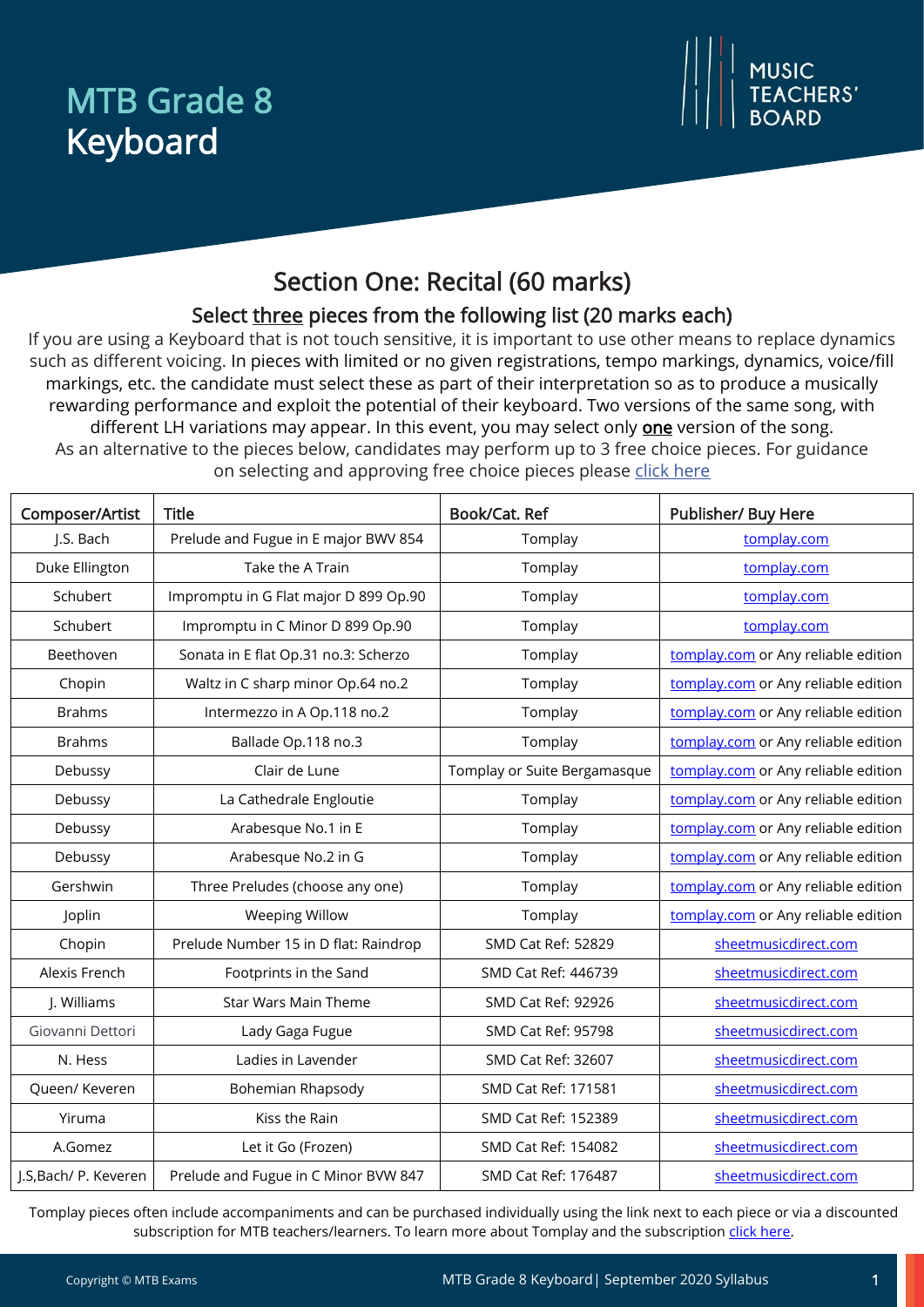# MTB Grade 8 Keyboard

| Composer/Artist     | <b>Title</b>                                              | Book/Cat. Ref                             | Publisher/ Buy Here    |
|---------------------|-----------------------------------------------------------|-------------------------------------------|------------------------|
| Frederic Chopin     | Nocturne in B flat minor Op.9 no.1                        | MTB Piano Book Grade 8                    | <b>MTB Bookshop</b>    |
| S. Coleridge-Taylor | No.1 Le Caprice De Nannette                               | MTB Piano Book Grade 8                    | <b>MTB Bookshop</b>    |
| Domenico Scarlatti  | Sonata in B minor                                         | MTB Piano Book Grade 8                    | <b>MTB Bookshop</b>    |
| Robert Schumann     | Scherzino                                                 | MTB Piano Book Grade 8                    | <b>MTB Bookshop</b>    |
| Scott Joplin        | Scott Joplin's New Rag                                    | MTB Piano Book Grade 8                    | <b>MTB Bookshop</b>    |
| George Gershwin     | Prelude No.1                                              | MTB Piano Book Grade 8                    | <b>MTB Bookshop</b>    |
| Scarlatti           | Sonata in B minor K.27                                    | N/A                                       | 8notes.com             |
| J.S.Bach/Busoni     | Ich Ruf Zu Dir, Herr Jesu Christ                          | Orgel Choralvorspiele, Book 1 No.5        | Breitkopf              |
| J.S.Bach            | Prelude & Fugue in E Major                                | Well Tempered Klavier Book 1              | Henle-Verlag           |
| J.S.Bach            | Prelude & Fugue in Bb Major                               | Well Tempered Klavier Book 1              | Henle-Verlag           |
| J.S.Bach            | Partita in Bb no.1 Prelude & Gigue                        | N/A                                       | Henle-Verlag           |
| Mozart              | 1 <sup>st</sup> Movt from any Sonata (except K.545)       | N/A                                       | Any reliable edition   |
| Beethoven           | Sonata in C minor Op.13 no.1: I Grave-Allegro di<br>molto | N/A                                       | Any reliable edition   |
| Haydn               | Sonata in Eb HOB 49: I Allegro                            | N/A                                       | Any reliable edition   |
| Haydn               | Sonata in Eb HOB 52: I Allegro Moderato                   | N/A                                       | Any reliable edition   |
| Leighton            | Sonatina No.2: I Allegro or III Allegro Molto             | N/A                                       | Lengnick               |
| Clementi            | Sonata in G: III Allegro con Spirito                      | N/A                                       | Henle                  |
| Chopin              | Sonata in Bb minor Op.5 no.2: Il Funeral March            | N/A                                       | Any reliable edition   |
| <b>Brahms</b>       | Intermezzo Op.118 no.5 Romanze                            | N/A                                       | Any reliable edition   |
| Chaminade           | Idylle or Meditation                                      | Romances sans Paroles Op.76               | <b>ISMLP</b>           |
| Schubert            | Any Impromptu Op.90                                       | N/A                                       | Any reliable edition   |
| Elgar               | In Smyrna from Two Piano Pieces                           | N/A                                       | Novello                |
| <b>Bartok</b>       | Diary of a Fly                                            | Mikrokosmos Volume 6 Boosey<br>and Hawkes | Any reliable edition   |
| <b>Bartok</b>       | Any of the Dances in Bulgarian Rhythm                     | Mikrokosmos Volume 6 Boosey<br>and Hawkes | Any reliable edition   |
| <b>Billy Mayerl</b> | Eskimo Shivers                                            | The Jazz Master                           | Faber                  |
| Joplin              | <b>Elite Syncopations</b>                                 | N/A                                       | Any reliable edition   |
| Hengeveld           | Prelude from 'Partita Rhythmique'                         | N/A                                       | Broekmans & Van Poppel |
| Joe Hisaishi        | Spring                                                    | N/A                                       | www.gangqinpu.com      |

**MUSIC<br>TEACHERS'<br>BOARD**